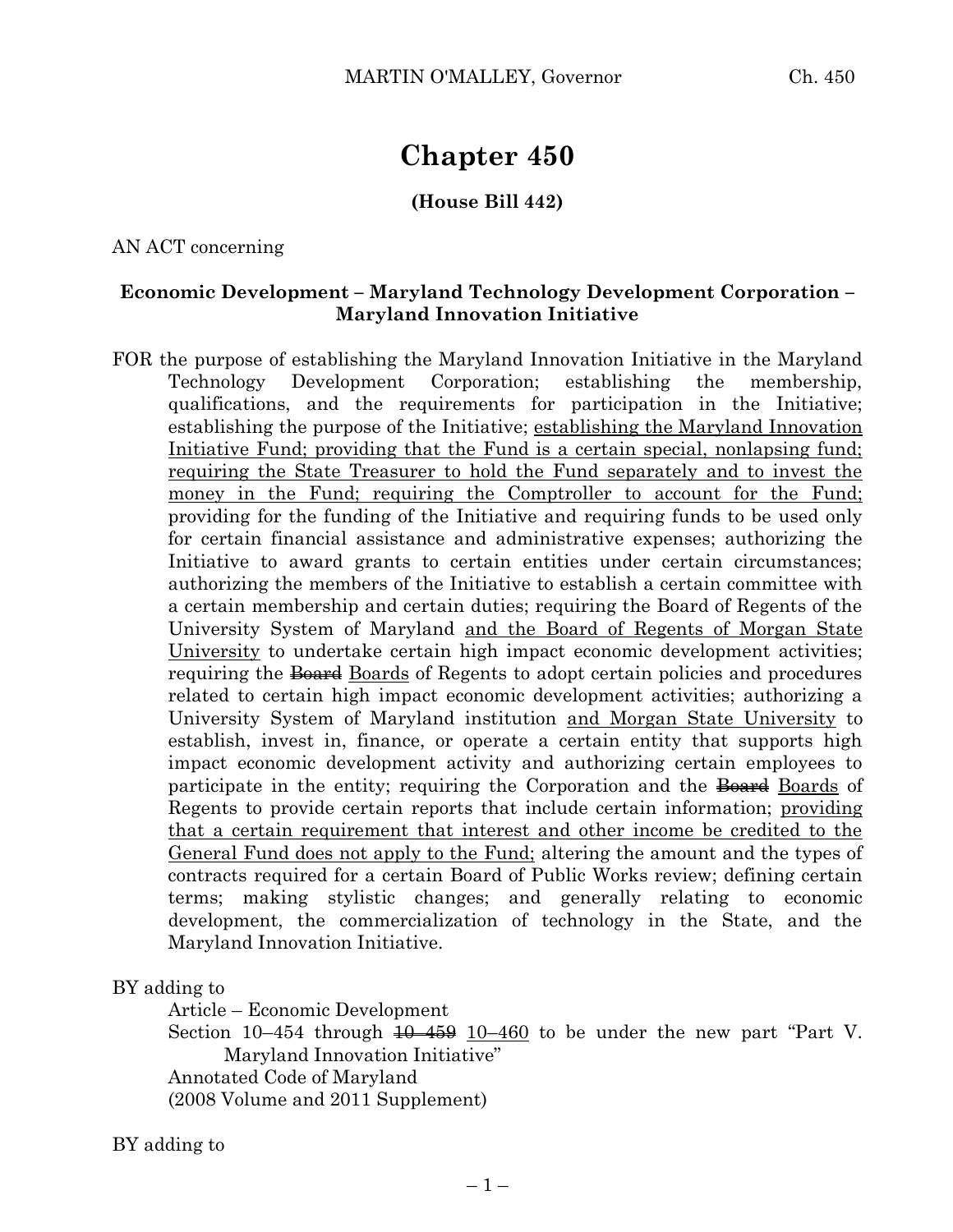Article – Education Section 12–104.1 and 14–104.1 Annotated Code of Maryland (2008 Replacement Volume and 2011 Supplement)

BY repealing and reenacting, with amendments, Article – Education Section 12–113 and 14–110 Annotated Code of Maryland (2008 Replacement Volume and 2011 Supplement)

BY repealing and reenacting, without amendments, Article – State Finance and Procurement Section  $6 - 226(a)(1)$  and  $(2)(i)$ Annotated Code of Maryland (2008 Replacement Volume and 2011 Supplement)

BY repealing and reenacting, with amendments, Article – State Finance and Procurement Section 6–226(a)(2)(ii)62. and 63. and 11–203(e) Annotated Code of Maryland (2009 Replacement Volume and 2011 Supplement)

BY adding to Article – State Finance and Procurement Section 6–226(a)(2)(ii)64.

Annotated Code of Maryland (2008 Replacement Volume and 2011 Supplement)

SECTION 1. BE IT ENACTED BY THE GENERAL ASSEMBLY OF MARYLAND, That the Laws of Maryland read as follows:

## **Article – Economic Development**

## **10–452. RESERVED.**

**10–453. RESERVED.**

## **PART V. MARYLAND INNOVATION INITIATIVE.**

**10–454.**

**(A) IN THIS PART THE FOLLOWING WORDS HAVE THE MEANINGS INDICATED.**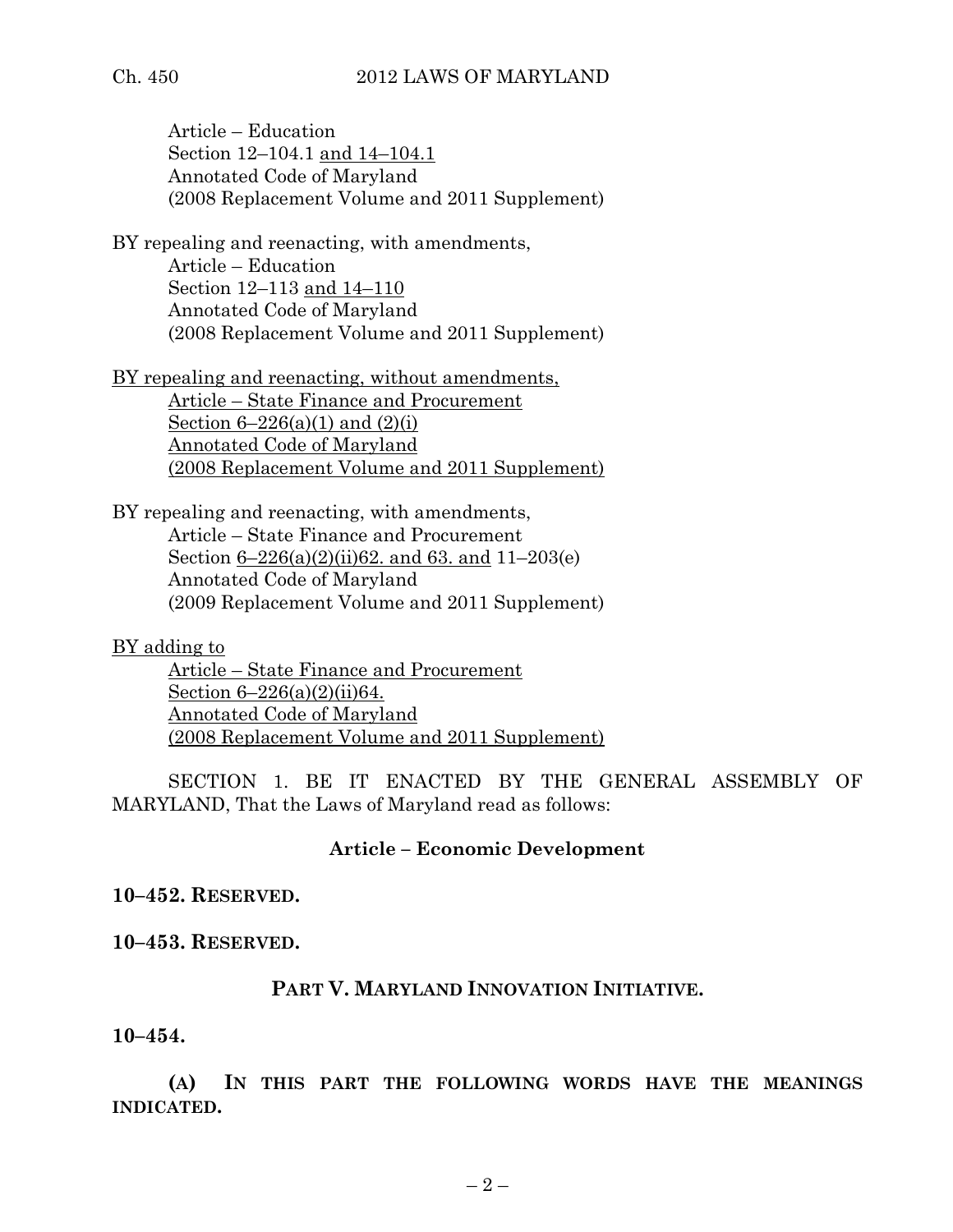**(B) "COMMERCIALIZATION" MEANS THE PROCESS OF INTRODUCING A NEW PRODUCT OR TECHNOLOGY INTO THE MARKET.**

**(C) "CORPORATION" MEANS THE MARYLAND TECHNOLOGY DEVELOPMENT CORPORATION.**

**(D) "FUND" MEANS THE MARYLAND INNOVATION INITIATIVE FUND ESTABLISHED UNDER § 10–457 OF THIS PART.**

**(D) (E) "INITIATIVE" MEANS THE MARYLAND INNOVATION INITIATIVE ESTABLISHED UNDER § 10–456 10–455 OF THIS PART.**

**(E) (F) "PARTICIPATING MEMBERS" MEANS THE REPRESENTATIVES ESTABLISHED UNDER DESCRIBED IN § 10–455(B) OF THIS PART.**

**(F) (G) "QUALIFYING UNIVERSITY" MEANS A PUBLIC OR PRIVATE UNIVERSITY THAT MEETS THE REQUIREMENTS SET FORTH UNDER § 10–455(C) OF THIS PART.**

**(G) (H) "TECHNOLOGY TRANSFER" MEANS THE PROCESS OF CONVERTING SCIENTIFIC AND TECHNOLOGICAL ADVANCES INTO MARKETABLE GOODS AND SERVICES.**

**(H) (I) "UNIVERSITY" MEANS A NOT–FOR–PROFIT, RESEARCH UNIVERSITY LOCATED IN MARYLAND.**

**10–455.**

**(A) THERE IS A MARYLAND INNOVATION INITIATIVE.**

**(B) THE INITIATIVE CONSISTS OF THE FOLLOWING PARTICIPATING MEMBERS:**

**(1) ONE OFFICIAL OF STATE GOVERNMENT NOT AFFILIATED WITH MARYLAND HIGHER EDUCATION, OR THE OFFICIAL'S DESIGNEE, APPOINTED BY THE GOVERNOR;**

**(2) TWO INDIVIDUALS FROM THE PRIVATE SECTOR NOT AFFILIATED WITH MARYLAND HIGHER EDUCATION WITH EXPERIENCE IN COMMERCIALIZING TECHNOLOGY IN THE STATE, ONE APPOINTED BY THE PRESIDENT OF THE SENATE, AND ONE APPOINTED BY THE SPEAKER OF THE HOUSE OF DELEGATES; AND**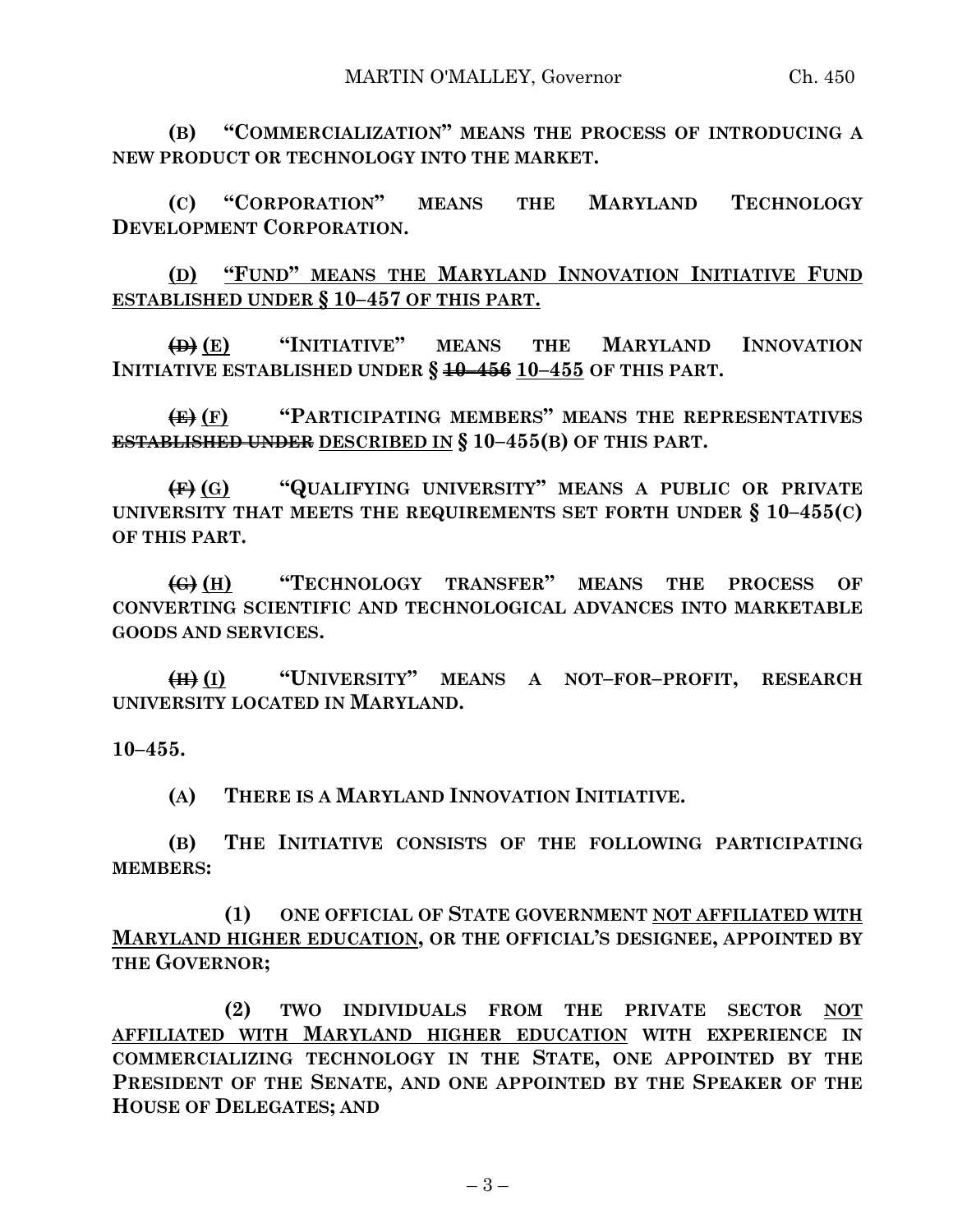**(3) SUBJECT TO SUBSECTION (C) OF THIS SECTION, THE FOLLOWING MEMBERS APPOINTED BY THE RESPECTIVE UNIVERSITIES:**

**(I) ONE REPRESENTATIVE OF THE JOHNS HOPKINS UNIVERSITY;**

**(II) ONE REPRESENTATIVE OF MORGAN STATE UNIVERSITY;**

**(III) ONE REPRESENTATIVE OF UNIVERSITY OF MARYLAND, BALTIMORE;**

**(IV) ONE REPRESENTATIVE OF UNIVERSITY OF MARYLAND, BALTIMORE COUNTY; AND**

**(V) ONE REPRESENTATIVE OF UNIVERSITY OF MARYLAND, COLLEGE PARK.**

**(C) (1) SUBJECT TO PARAGRAPH (2) OF THIS SUBSECTION, ONLY THE UNIVERSITIES LISTED UNDER SUBSECTION (B)(3) OF THIS SECTION MAY QUALIFY FOR PARTICIPATION IN THE INITIATIVE.**

**(2) TO QUALIFY FOR PARTICIPATION IN THE INITIATIVE, A UNIVERSITY SHALL PROVIDE AT LEAST \$250,000, AS SPECIFIED IN PARAGRAPH (3) OF THIS SUBSECTION, A CONTRIBUTION ANNUALLY TO THE INITIATIVE TO CARRY OUT THE PURPOSES SET FORTH UNDER THIS PART.**

**(3) (I) TO QUALIFY FOR PARTICIPATION IN THE INITIATIVE, THE FOLLOWING UNIVERSITIES SHALL PAY AN ANNUAL CONTRIBUTION OF AT LEAST \$200,000:**

- **1. JOHNS HOPKINS UNIVERSITY;**
- **2. UNIVERSITY OF MARYLAND, BALTIMORE; AND**
- **3. UNIVERSITY OF MARYLAND, COLLEGE PARK.**

**(II) TO QUALIFY FOR PARTICIPATION IN THE INITIATIVE, THE FOLLOWING UNIVERSITIES SHALL PAY AN ANNUAL CONTRIBUTION OF AT LEAST \$100,000:**

**1. MORGAN STATE UNIVERSITY; AND**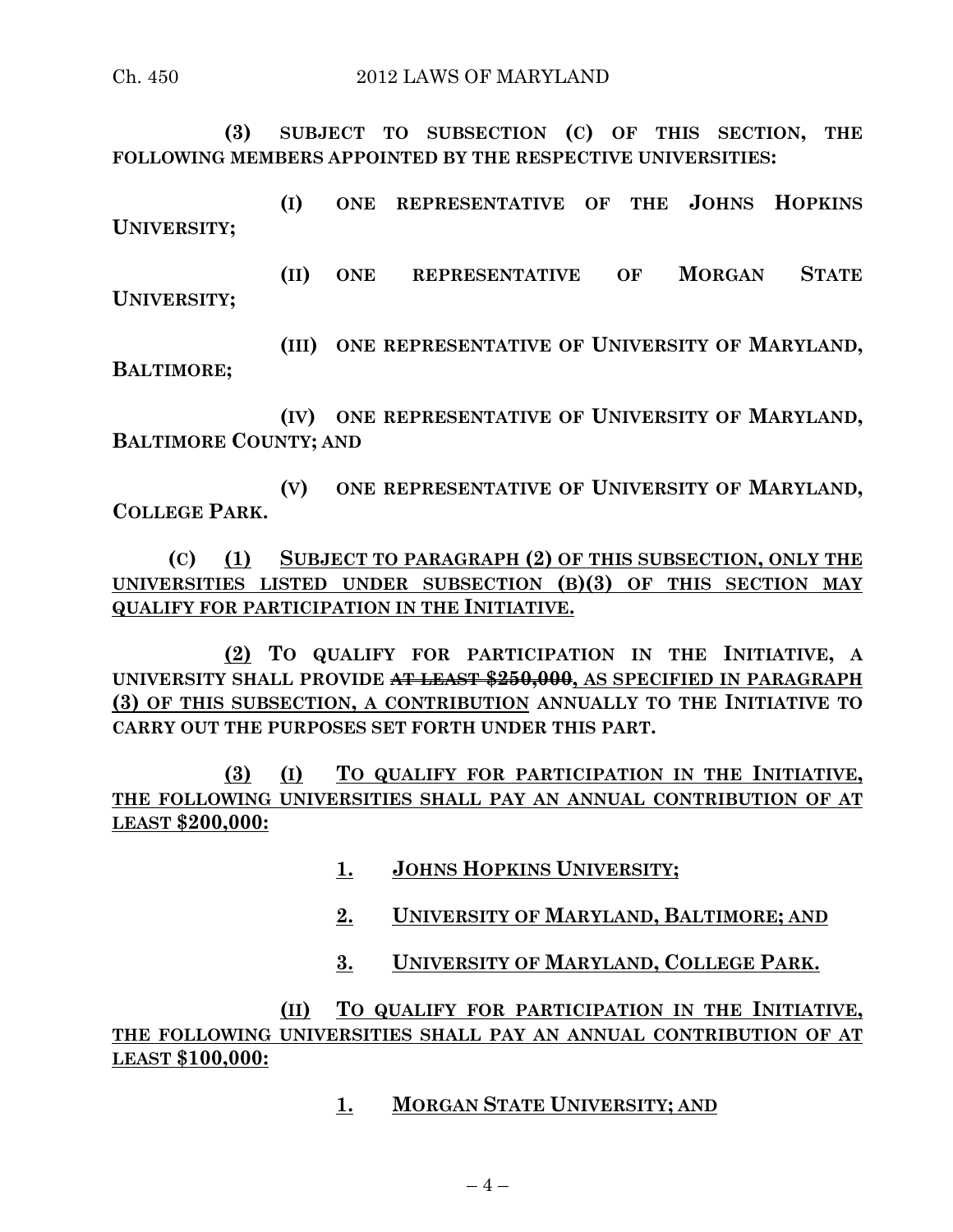MARTIN O'MALLEY, Governor Ch. 450

**COUNTY.**

**2. UNIVERSITY OF MARYLAND BALTIMORE** 

**(4) A UNIVERSITY LISTED UNDER SUBSECTION (B)(3) OF THIS SECTION MAY ELECT TO WITHDRAW AS A PARTICIPATING MEMBER FOR FUTURE YEARS ON PROVIDING 60 DAYS' WRITTEN NOTICE TO THE CHAIR OR EXECUTIVE DIRECTOR OF THE INITIATIVE.**

**(D) THE PARTICIPATING MEMBERS OF THE INITIATIVE SHALL SELECT A CHAIR FROM AMONG THEIR MEMBERS.**

**(E) A PARTICIPATING MEMBER OF THE INITIATIVE:**

**(1) MAY NOT RECEIVE COMPENSATION AS A MEMBER OF THE INITIATIVE; BUT**

**(2) IS ENTITLED TO REIMBURSEMENT FOR EXPENSES UNDER THE STANDARD STATE TRAVEL REGULATIONS, AS PROVIDED IN THE STATE BUDGET OR UNDER THE APPLICABLE TRAVEL REGULATIONS OF A UNIVERSITY IF THE UNIVERSITY REIMBURSES THE PARTICIPATING MEMBER.**

**(F) THE INITIATIVE MAY EMPLOY A STAFF, INCLUDING AN EXECUTIVE DIRECTOR.**

**10–456.**

**(A) THE PURPOSE OF THE INITIATIVE IS TO:**

**(1) PROMOTE THE COMMERCIALIZATION OF RESEARCH CONDUCTED IN UNIVERSITIES IN THE STATE;**

**(2) ENCOURAGE QUALIFYING UNIVERSITIES TO PARTNER ON COMMERCIALIZATION AND OTHER ACTIVITIES, INCLUDING WITH FEDERAL LABORATORIES LOCATED IN MARYLAND; AND**

**(3) FACILITATE THE TRANSFER OF TECHNOLOGY FROM UNIVERSITIES TO COMMERCIAL INDUSTRIES, BY:**

**(I) ASSESSING THE VIABILITY AND VALUE OF THE TECHNOLOGY;**

**(II) DEFINING AND EXPLOITING POTENTIAL MARKETS FOR THE TECHNOLOGY;**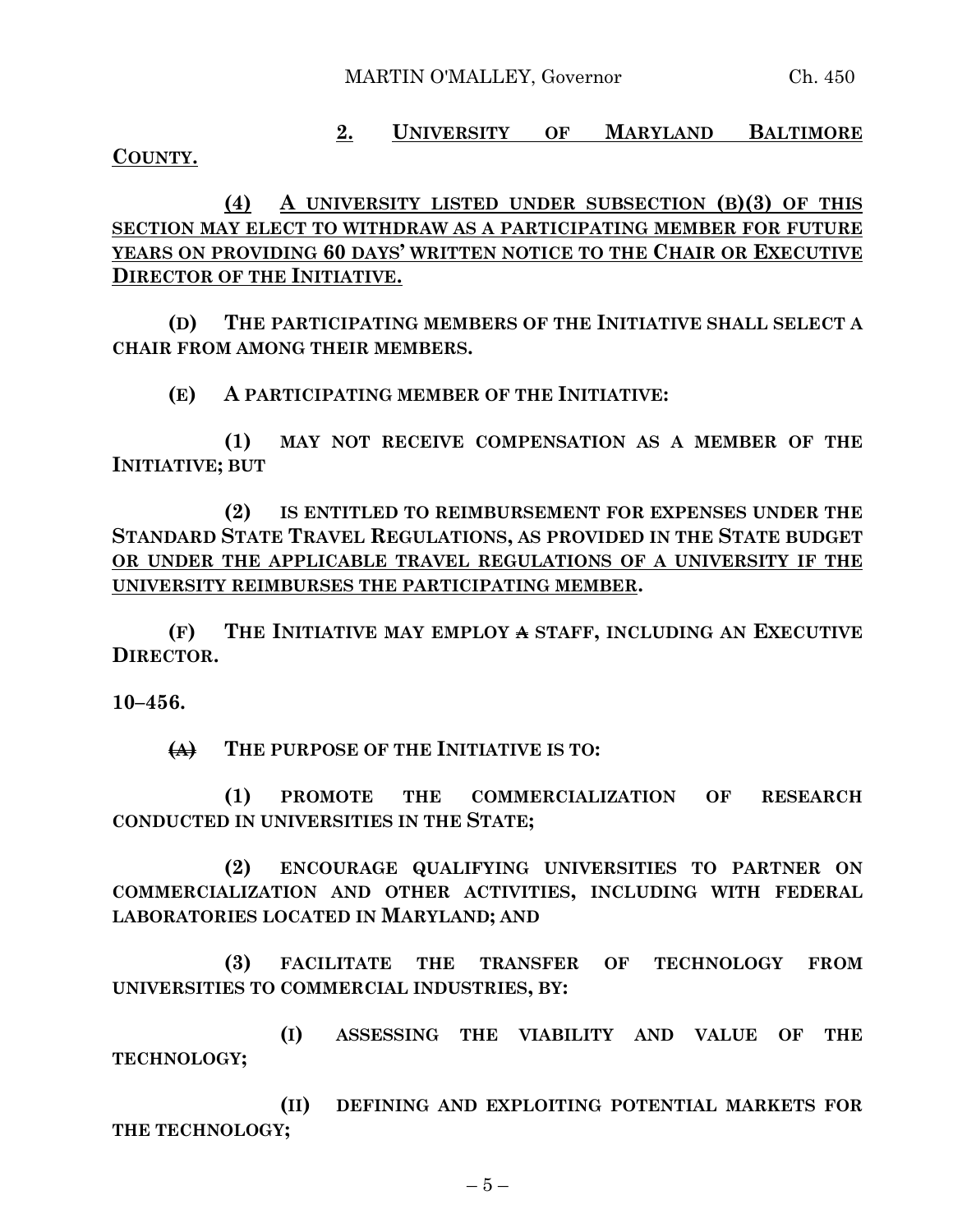**(III) IDENTIFYING FUNDING SOURCES TO SUPPORT THE DEVELOPMENT OF THE TECHNOLOGY; AND**

**(IV) DEVELOPING COMMERCIALIZATION STRATEGIES.**

**10–457.**

**(A) THERE IS A MARYLAND INNOVATION INITIATIVE FUND.**

**(B) THE PURPOSE OF THE FUND IS TO PROVIDE FUNDING FOR THE PURPOSES DESCRIBED IN § 10–456 OF THIS PART.**

**(B) (C) THE CORPORATION SHALL ADMINISTER THE INITIATIVE FUND.**

**(C) THE INITIATIVE MAY BE FUNDED BY:**

**(D) THE FUND CONSISTS OF:**

**(1) APPROPRIATIONS AS PROVIDED IN THE STATE BUDGET;**

**(2) CONTRIBUTIONS BY THE QUALIFYING UNIVERSITIES UNDER § 10–455 OF THIS PART;**

**(3) GRANTS OR FUNDS FROM FEDERAL LABORATORIES LOCATED IN MARYLAND; AND**

**(4) INTEREST OR OTHER INCOME EARNED ON THE INVESTMENT OF MONEY IN THE FUND; AND**

**(4) (5) ANY OTHER MONEY ACCEPTED FOR THE BENEFIT OF THE INITIATIVE.**

**(D) FUNDS OF THE INITIATIVE MAY BE USED ONLY TO:**

**(E) MONEY IN THE FUND MAY BE USED ONLY TO:**

**(1) AWARD GRANTS TO PROMOTE THE COMMERCIALIZATION OF RESEARCH IN ACCORDANCE WITH THE TERMS OF THIS PART; AND**

**(2) PAY THE COSTS NECESSARY TO ADMINISTER THE INITIATIVE.**

**(F) (1) THE FUND IS A SPECIAL, NONLAPSING FUND THAT IS NOT SUBJECT TO § 7–302 OF THE STATE FINANCE AND PROCUREMENT ARTICLE.**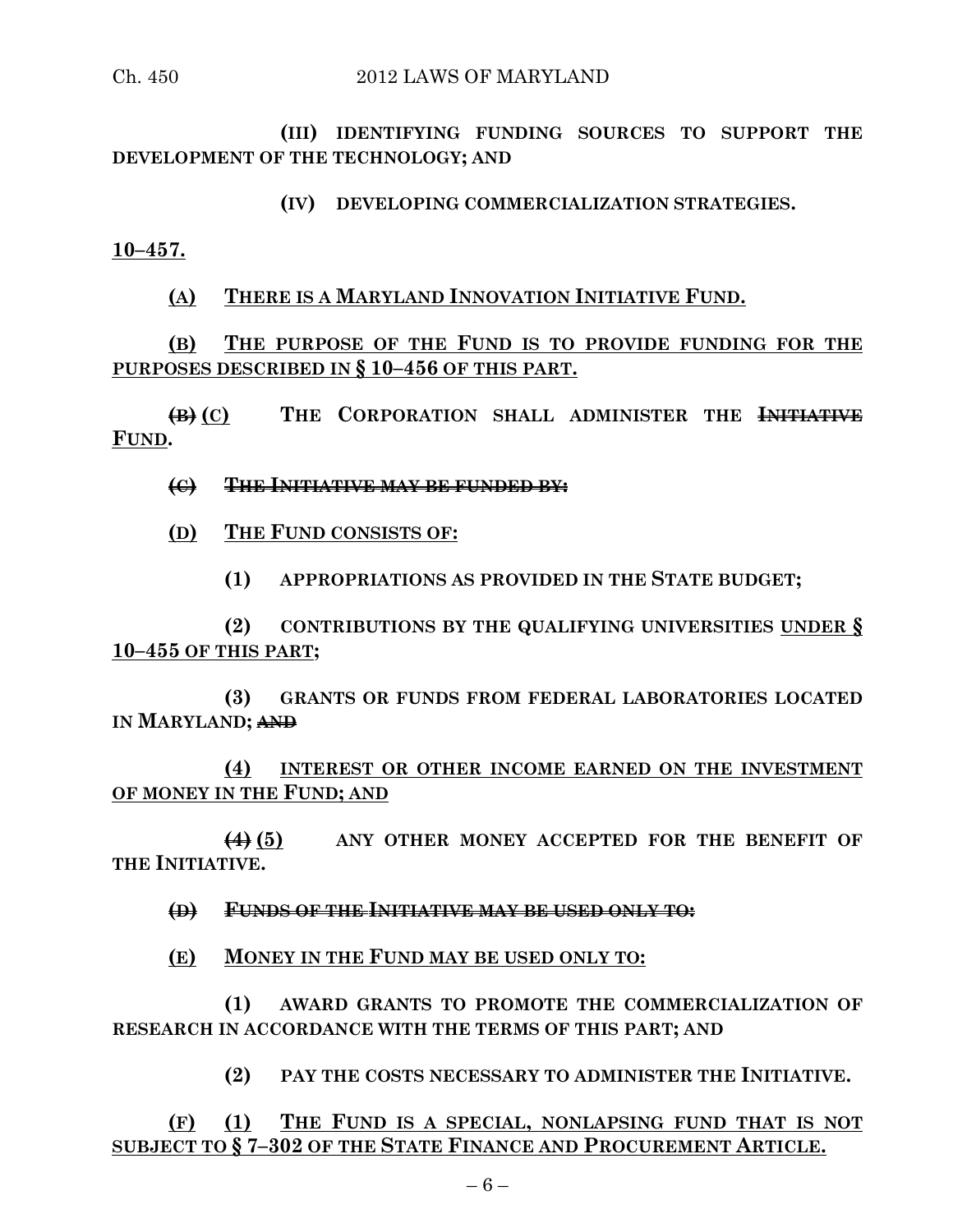**(2) THE STATE TREASURER SHALL HOLD THE FUND SEPARATELY, AND THE COMPTROLLER SHALL ACCOUNT FOR THE FUND.**

**(3) THE STATE TREASURER SHALL INVEST THE MONEY IN THE FUND IN THE SAME MANNER AS OTHER STATE MONEY MAY BE INVESTED.**

**(4) ANY INVESTMENT EARNINGS OF THE FUND SHALL BE CREDITED TO THE FUND.**

**10–457. 10–458.**

**(A) THE INITIATIVE MAY:**

**(1) PROVIDE GRANT FUNDING TO A QUALIFYING UNIVERSITY, QUALIFYING UNIVERSITY–BASED ENTREPRENEUR, OR OTHER START–UP ENTITY, TO PROMOTE THE COMMERCIALIZATION OF TECHNOLOGY DEVELOPED IN WHOLE OR IN PART BY A QUALIFYING UNIVERSITY;**

**(2) PURSUE GRANT FUNDING GRANTS, OTHER FUNDS, AND IN–KIND CONTRIBUTIONS FOR THE INITIATIVE OR ITS QUALIFYING UNIVERSITIES;**

**(3) DEVELOP AND IMPLEMENT GUIDELINES FOR TECHNOLOGY TRANSFER; AND**

**(4) IDENTIFY PROJECTS AT QUALIFYING UNIVERSITIES THAT MAY BE VIABLE FOR COMMERCIALIZATION.**

**(B) THE GRANT FUNDING IN SUBSECTION (A) MAY SHALL BE AWARDED:**

**(1) TO SUPPORT PRE–COMMERCIAL RESEARCH ON INTELLECTUAL PROPERTY TO INCREASE THE LIKELIHOOD OF COMMERCIALIZING THE INTELLECTUAL PROPERTY;**

**(2) TO DEFRAY COSTS OF EVALUATING THE FEASIBILITY OF A TECHNOLOGY BECOMING COMMERCIALIZED THROUGH A START–UP COMPANY;**

**(3) TO DEFRAY THE DIRECT COSTS OF DEVELOPING EARLY STAGE TECHNOLOGY THROUGH A START–UP ENTITY;**

**(4) TO ASSESS INTELLECTUAL PROPERTY ISSUES, INCLUDING LICENSING AND PATENTS; OR**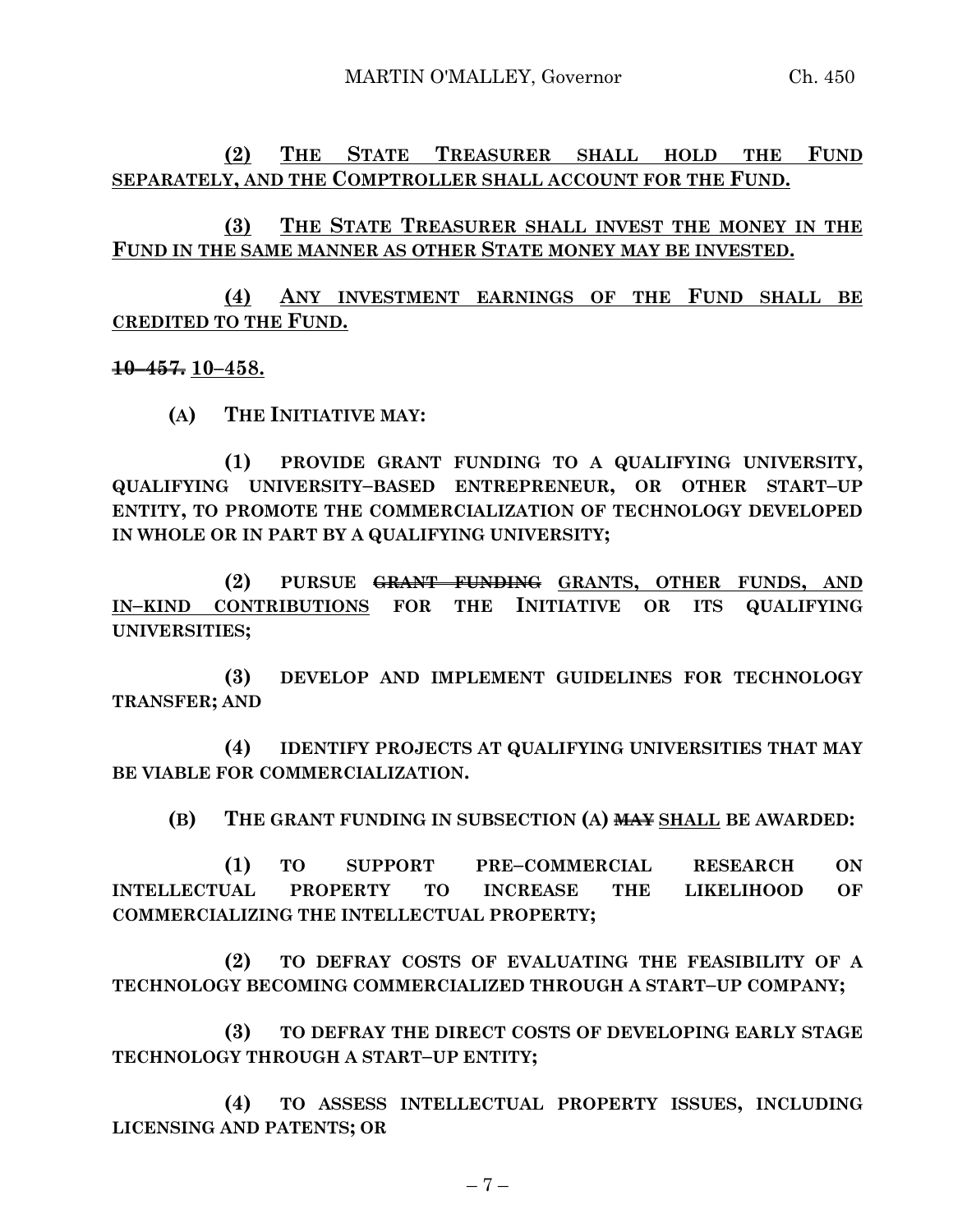**(5) FOR ANY OTHER COSTS THAT THE INITIATIVE'S PARTICIPATING MEMBERS DETERMINE ARE APPROPRIATE TO PROMOTE TECHNOLOGY TRANSFER AND COMMERCIALIZATION IN THE STATE.**

**10–458. 10–459.**

**(A) ONLY QUALIFYING UNIVERSITIES, AS PROVIDED UNDER § 10–455 OF THIS PART, MAY SUBMIT PROPOSALS FOR GRANT FUNDING FROM THE INITIATIVE.**

**(A) (B) THE PARTICIPATING MEMBERS OF THE INITIATIVE MAY ESTABLISH A COMMITTEE COMPOSED OF EXPERTS IN THE AREAS OF RESEARCH CONSIDERED FOR COMMERCIALIZATION.**

**(B) (C) THE INITIATIVE MAY ESTABLISH THE COMMITTEE UNDER SERVICE CONTRACTS WITH INDEPENDENT REVIEWERS.**

**(C) (D) THE COMMITTEE SHALL:**

**(1) REVIEW, EVALUATE, AND RATE PROPOSALS FOR FUNDING FROM THE INITIATIVE, BASED ON:**

**(I) THE VIABILITY OF COMMERCIALIZING THE TECHNOLOGY; AND**

**(II) THE RELATIVE COSTS ASSOCIATED WITH COMMERCIALIZING THE TECHNOLOGY; AND**

**(2) MAKE RECOMMENDATIONS TO THE PARTICIPATING MEMBERS OF THE INITIATIVE FOR THE AWARD AND DISBURSEMENT OF GRANTS FROM THE INITIATIVE.**

**(D) (E) A MEMBER OF THE COMMITTEE IS NOT ELIGIBLE TO RECEIVE FUNDING FROM THE INITIATIVE.**

### **10–459. 10–460.**

**THE CORPORATION SHALL INCLUDE, AS PART OF ITS ANNUAL REPORT TO THE GOVERNOR AND THE GENERAL ASSEMBLY UNDER § 10–415 OF THIS SUBTITLE, A DETAILED DESCRIPTION OF:**

**(1) THE NUMBER OF TECHNOLOGY TRANSFER TRANSACTIONS OR PROJECTS FOR WHICH THE INITIATIVE PROVIDED FUNDING;**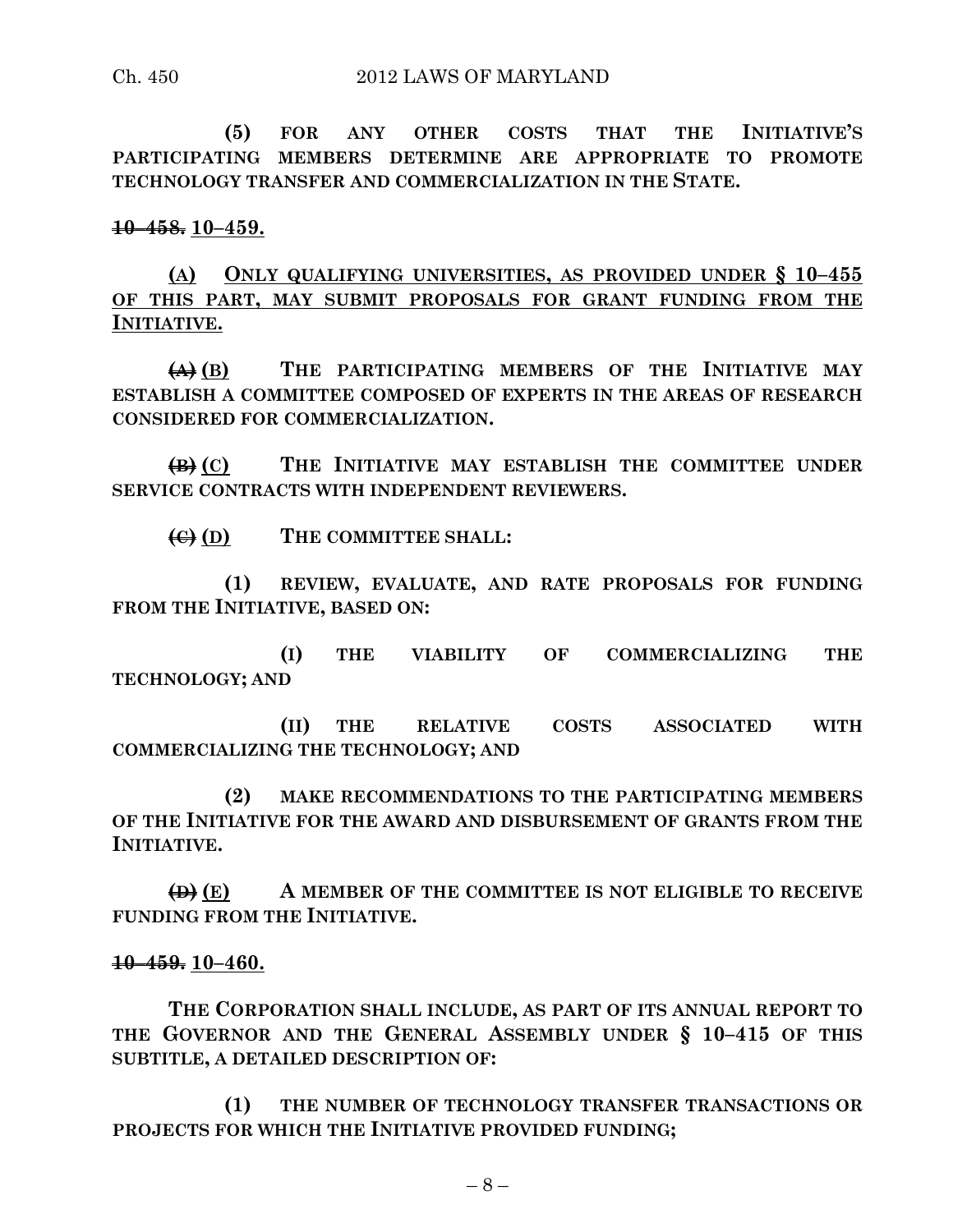**(2) THE AMOUNT AND SOURCE OF FUNDS THE INITIATIVE IDENTIFIED TO ASSIST IN THE DEVELOPMENT OF TECHNOLOGIES;**

**(3) THE QUALIFYING UNIVERSITIES OR ENTITIES FOR WHICH FUNDING WAS AWARDED;**

**(4) THE COMMERCIAL VALUE OF TECHNOLOGY THAT WAS TRANSFERRED TO THE COMMERCIAL INDUSTRY; AND**

**(5) ANY RECOMMENDATIONS FOR IMPROVING THE OVERALL EFFECTIVENESS OF TECHNOLOGY TRANSFER THROUGH THE INITIATIVE.**

### **Article – Education**

**12–104.1.**

**(A) IN THIS SECTION, "HIGH IMPACT ECONOMIC DEVELOPMENT ACTIVITY" MEANS AN INITIATIVE, TRANSACTION, OR OTHER UNDERTAKING BY THE UNIVERSITY SYSTEM OF MARYLAND OR ONE OF ITS CONSTITUENT INSTITUTIONS TO CREATE OR FACILITATE:**

**(1) 20 OR MORE NEW JOBS IN THE STATE OF MARYLAND;**

**(2) THE AWARD OR COMPLETION OF AT LEAST \$1,000,000 IN EXTERNALLY FUNDED RESEARCH OR OTHER PROJECTS;**

**(3) THE ESTABLISHMENT OR RELOCATION OF ONE OR MORE NEW COMPANIES TO BE REGISTERED OR INCORPORATED IN THE STATE AND DOING BUSINESS IN THE STATE;**

**(4) THE PRODUCTION OF AT LEAST \$1,000,000 OF ANNUAL GROSS REVENUE;**

**(5) THE LICENSING AND POTENTIAL COMMERCIALIZATION OF A PROMISING NEW TECHNOLOGY OR OTHER PRODUCT; OR**

**(6) AN ACADEMIC PROGRAM TO MEET WORKFORCE DEMAND IN A DOCUMENTED LABOR SHORTAGE FIELD.**

**(B) TO PROMOTE THE ECONOMIC INTERESTS OF THE STATE AS MANDATED IN §§ 10–205(A) AND 15–107 OF THIS ARTICLE, THE UNIVERSITY SYSTEM OF MARYLAND SHALL UTILIZE ITS POWERS AS A PUBLIC CORPORATION ESTABLISHED IN § 12–104 OF THIS SUBTITLE TO UNDERTAKE HIGH IMPACT ECONOMIC DEVELOPMENT ACTIVITIES THAT SUPPORT:**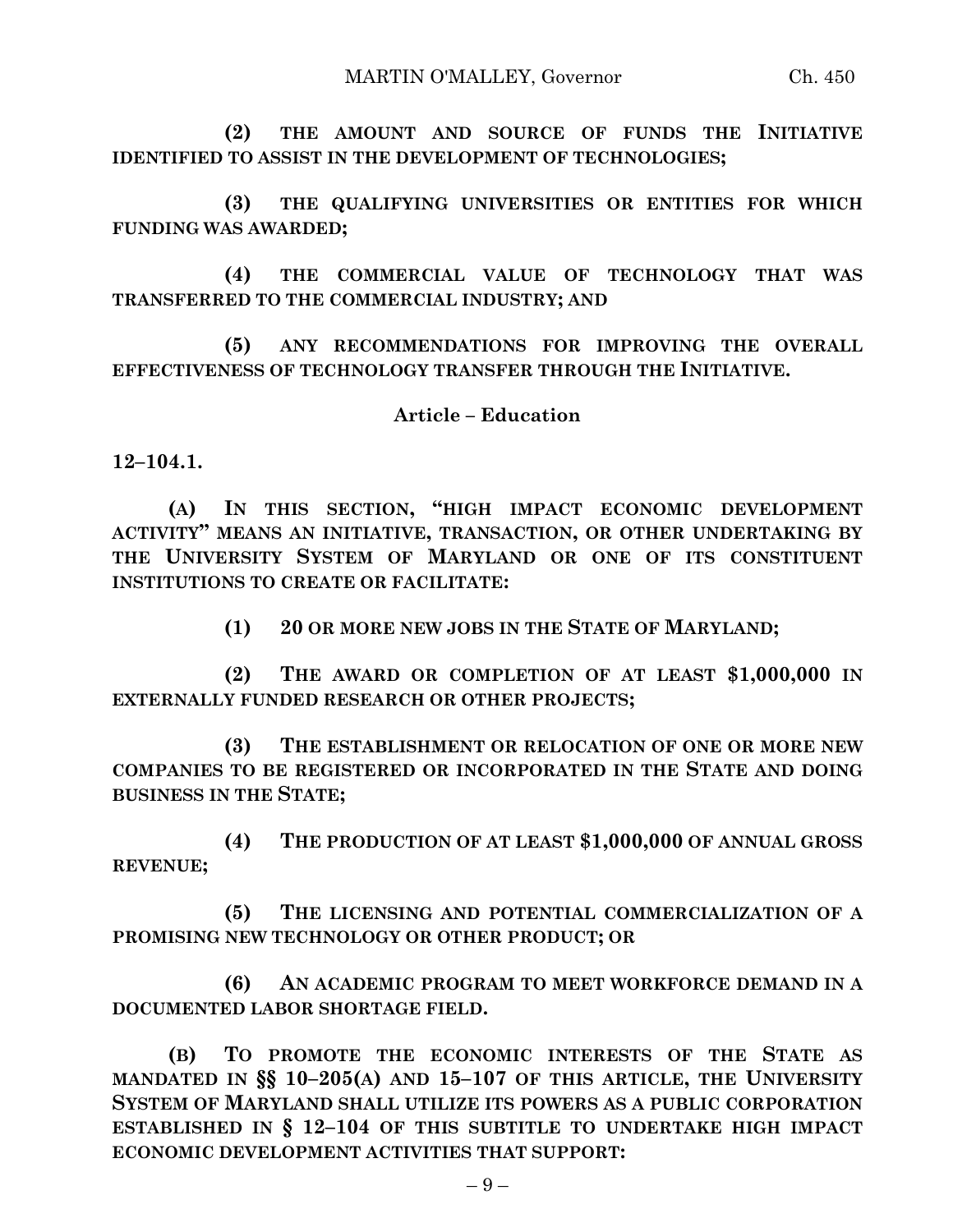**(1) JOB CREATION AND WORKFORCE DEVELOPMENT;**

**(2) TECHNOLOGY TRANSFER, COMMERCIALIZATION, AND ENTREPRENEURSHIP; AND**

**(3) INCREASED SPONSORED RESEARCH FUNDING AND OTHER REVENUES.**

**(C) IN ORDER FOR AN ACTIVITY TO QUALIFY AS A HIGH IMPACT ECONOMIC DEVELOPMENT ACTIVITY:**

**(1) THE PRESIDENT OF A CONSTITUENT INSTITUTION, OR THE PRESIDENT'S DESIGNEE, SHALL FORWARD A REQUEST TO THE CHANCELLOR FOR CERTIFICATION THAT THE ACTIVITY MEETS THE CRITERIA DEFINED IN SUBSECTION (A) OF THIS SECTION; AND**

**(2) THE CHANCELLOR, OR THE CHANCELLOR'S DESIGNEE, SHALL NOTIFY THE BOARD OF REGENTS AND THE BOARD OF PUBLIC WORKS OF ANY CERTIFIED ACTIVITY FOR REVIEW.**

**(D) (1) NOTWITHSTANDING ANY OTHER PROVISION OF LAW, FOR ANY HIGH IMPACT ECONOMIC ACTIVITY WITHIN THE SCOPE OF § 5–310 OR § 10–305 OF THE STATE FINANCE AND PROCUREMENT ARTICLE, THE BOARD OF REGENTS SHALL BE FULLY RESPONSIBLE FOR ADMINISTERING THE REVIEW AND COMMENT PROCESS PRESCRIBED IN THOSE SECTIONS.**

**(2) IN ADMINISTERING THE REVIEW AND COMMENT PROCESS PRESCRIBED IN §§ 5–310 AND 10–305 OF THE STATE FINANCE AND PROCUREMENT ARTICLE, THE BOARD OF REGENTS SHALL NOTIFY AND SUBMIT TO REVIEW BY INCLUDE IN THAT PROCESS THE APPROPRIATE LEGISLATIVE COMMITTEES AND UNITS OF STATE GOVERNMENT, WHICH MAY INCLUDE:**

- **(I) COMMITTEES OF THE GENERAL ASSEMBLY;**
- **(II) THE BOARD OF PUBLIC WORKS;**
- **(III) THE MARYLAND HISTORIC TRUST;**
- **(IV) THE DEPARTMENT OF PLANNING;**
- **(V) THE DEPARTMENT OF THE ENVIRONMENT; AND**
- **(VI) THE DEPARTMENT OF NATURAL RESOURCES.**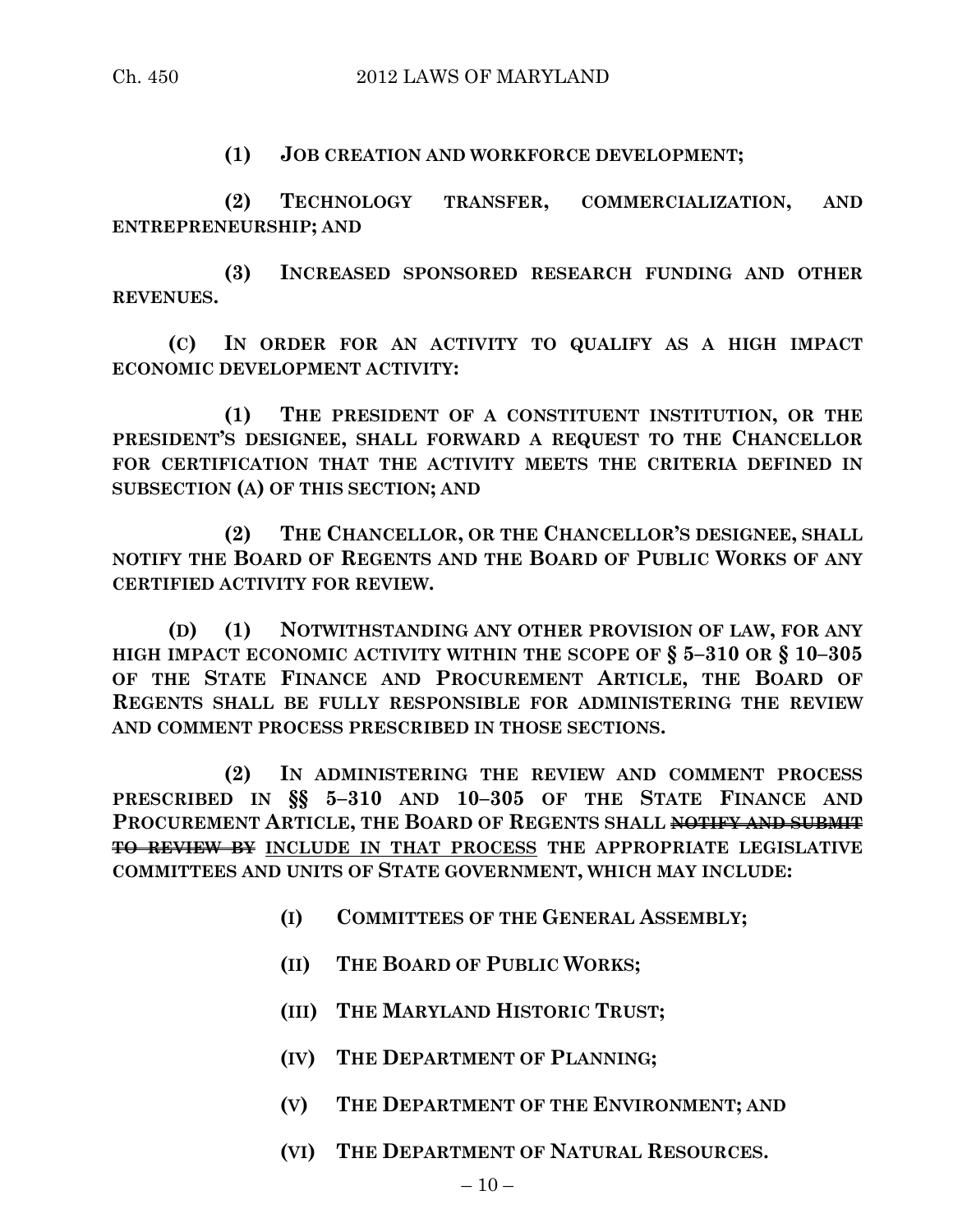**(3) THE BOARD OF REGENTS SHALL ADOPT POLICIES AND PROCEDURES TO ENSURE THAT THE NOTICE AND OPPORTUNITY FOR REVIEW ARE CONDUCTED IN A MANNER THAT PROVIDES A REASONABLE PERIOD TO COMPLETE WHILE NOT IMPAIRING THE INSTITUTION'S CAPACITY FOR THE EXPEDITIOUS AND SUCCESSFUL PURSUIT OF A HIGH IMPACT ECONOMIC DEVELOPMENT ACTIVITY.**

**(E) ON OR BEFORE OCTOBER 1 OF EACH YEAR, THE BOARD OF REGENTS SHALL REPORT TO THE BOARD OF PUBLIC WORKS, AND, IN ACCORDANCE WITH § 2–1246 OF THE STATE GOVERNMENT ARTICLE, THE SENATE FINANCE COMMITTEE, THE HOUSE ECONOMIC MATTERS COMMITTEE, THE SENATE BUDGET AND TAXATION COMMITTEE, AND THE HOUSE APPROPRIATIONS COMMITTEE ON THE HIGH IMPACT ECONOMIC DEVELOPMENT ACTIVITIES UNDERTAKEN UNDER THIS SECTION DURING THE PRECEDING FISCAL YEAR.**

12–113.

(a) Consistent with § 15–107 of this article and any other applicable law, the Board of Regents may establish, invest in, finance, and operate businesses or business entities when the Board finds that doing so would further one or more goals of the University and is related to the mission of the University.

(b) (1) A business entity established, invested in, financed, or operated in accordance with this **[**subsection**] SECTION** may not be considered an agency or instrumentality of the State or a unit of the Executive Branch for any purpose.

(2) A financial obligation or liability of a business entity established, invested in, financed, or operated in accordance with this **[**subsection**] SECTION** may not be a debt or obligation of the State or University.

**(C) (1) SUBJECT TO THE REQUIREMENTS OF THIS SECTION, AN INSTITUTION MAY ESTABLISH, INVEST IN, FINANCE, OR OPERATE A CORPORATION, FOUNDATION, CONSORTIUM, OR OTHER ENTITY THAT IS INTENDED TO SUPPORT A HIGH IMPACT ECONOMIC DEVELOPMENT ACTIVITY, AS DEFINED IN § 12–104.1 OF THIS ARTICLE SUBTITLE.**

**(2) NOTWITHSTANDING THE PROVISIONS OF §§ 15–501 THROUGH 15–504 OF THE STATE GOVERNMENT ARTICLE AND SUBJECT TO § 15–523 OF THE STATE GOVERNMENT ARTICLE, AN OFFICIAL OR EMPLOYEE OF A PUBLIC INSTITUTION OF HIGHER EDUCATION MAY BE A DIRECTOR, OFFICIAL, OR EMPLOYEE OF AN ENTITY INTENDED TO SUPPORT A HIGH IMPACT**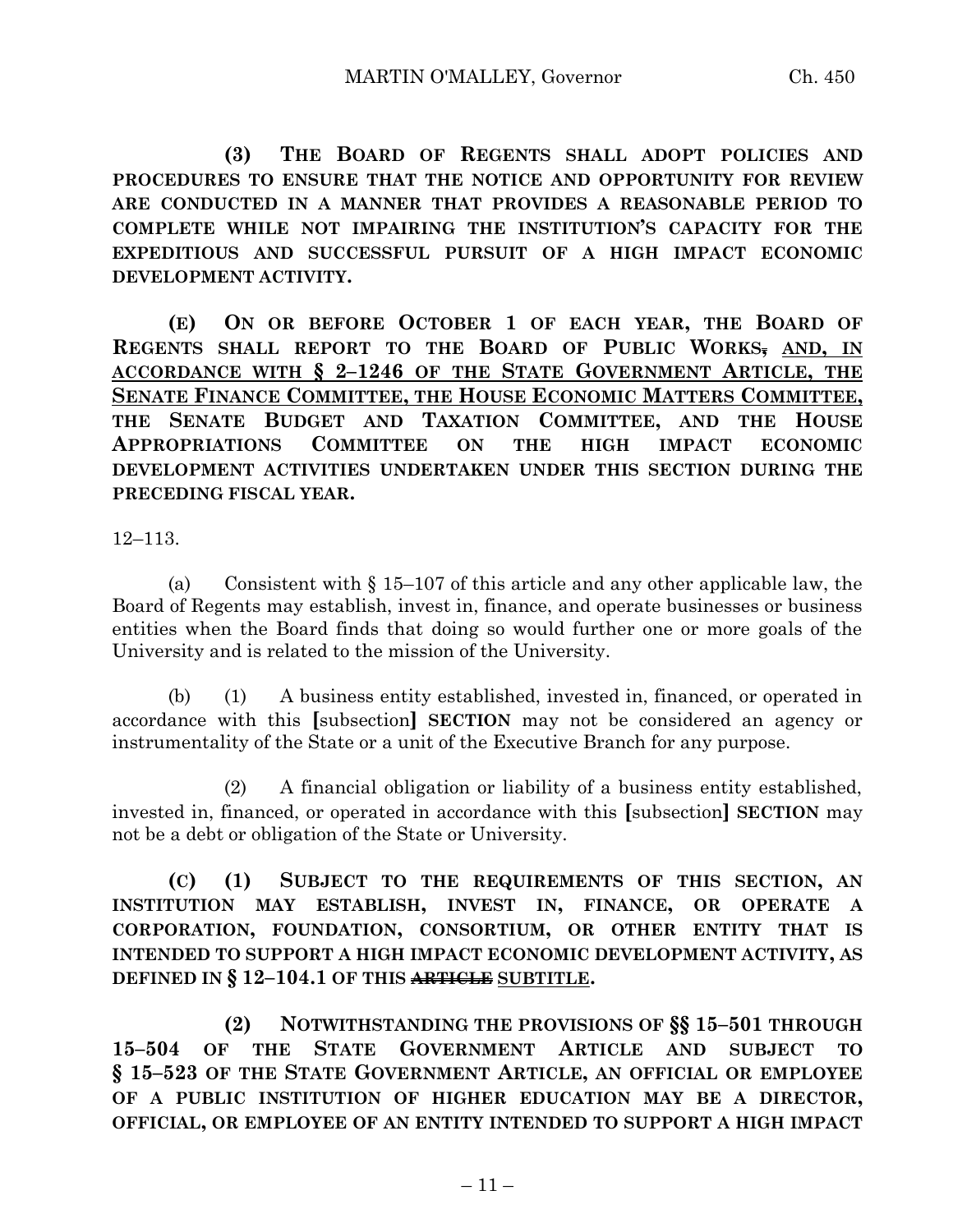**ECONOMIC DEVELOPMENT ACTIVITY, IF THE INDIVIDUAL'S PARTICIPATION ADVANCES THE INTERESTS OF THE INSTITUTION.**

**(3) DIVISION II OF THE STATE FINANCE AND PROCUREMENT ARTICLE DOES NOT APPLY TO TRANSACTIONS BETWEEN AN ENTITY ESTABLISHED, FINANCED, OR OPERATED UNDER THIS SUBSECTION AND THE INSTITUTION OR CONSORTIUM OF INSTITUTIONS THAT ESTABLISHED, FINANCED, OR OPERATED THE ENTITY.**

**(4) (I) THE BOARD OF REGENTS SHALL ADOPT POLICIES AND PROCEDURES GOVERNING THE ESTABLISHMENT OF HIGH IMPACT ECONOMIC DEVELOPMENT ENTITIES TO ENSURE THAT THE INSTITUTION'S PARTICIPATION IN THE ENTITY FURTHERS THE INTERESTS OF THE INSTITUTION, THE UNIVERSITY SYSTEM OF MARYLAND, AND THE STATE.**

**(II) THE POLICIES AND PROCEDURES UNDER SUBPARAGRAPH (I) OF THIS PARAGRAPH SHALL INCLUDE REQUIREMENTS FOR:**

**1. RECOGNITION OF THE ENTITY BY THE BOARD OF REGENTS;**

**2. AN ANNUAL AUDIT OF THE ENTITY BY AN INDEPENDENT CERTIFIED PUBLIC ACCOUNTANT; AND**

**3. ADEQUATE SAFEGUARDS WITH REGARD TO CONFLICTS OF INTEREST, PROPER CONTRACTING PRACTICES, AND OTHER FUNDAMENTAL ETHICAL AND BUSINESS PRACTICE STANDARDS.**

**[**(c)**] (D)** The Board of Regents shall submit to the Governor, and in accordance with § 2–1246 of the State Government Article, the General Assembly, an annual report on:

(1) The business entities established in accordance with this section;

(2) Funds invested in, and financing provided to, business entities established in accordance with this section;

(3) Ownership interests in any business entities established in accordance with this section; and

(4) The current status of the business entities.

**14–104.1.**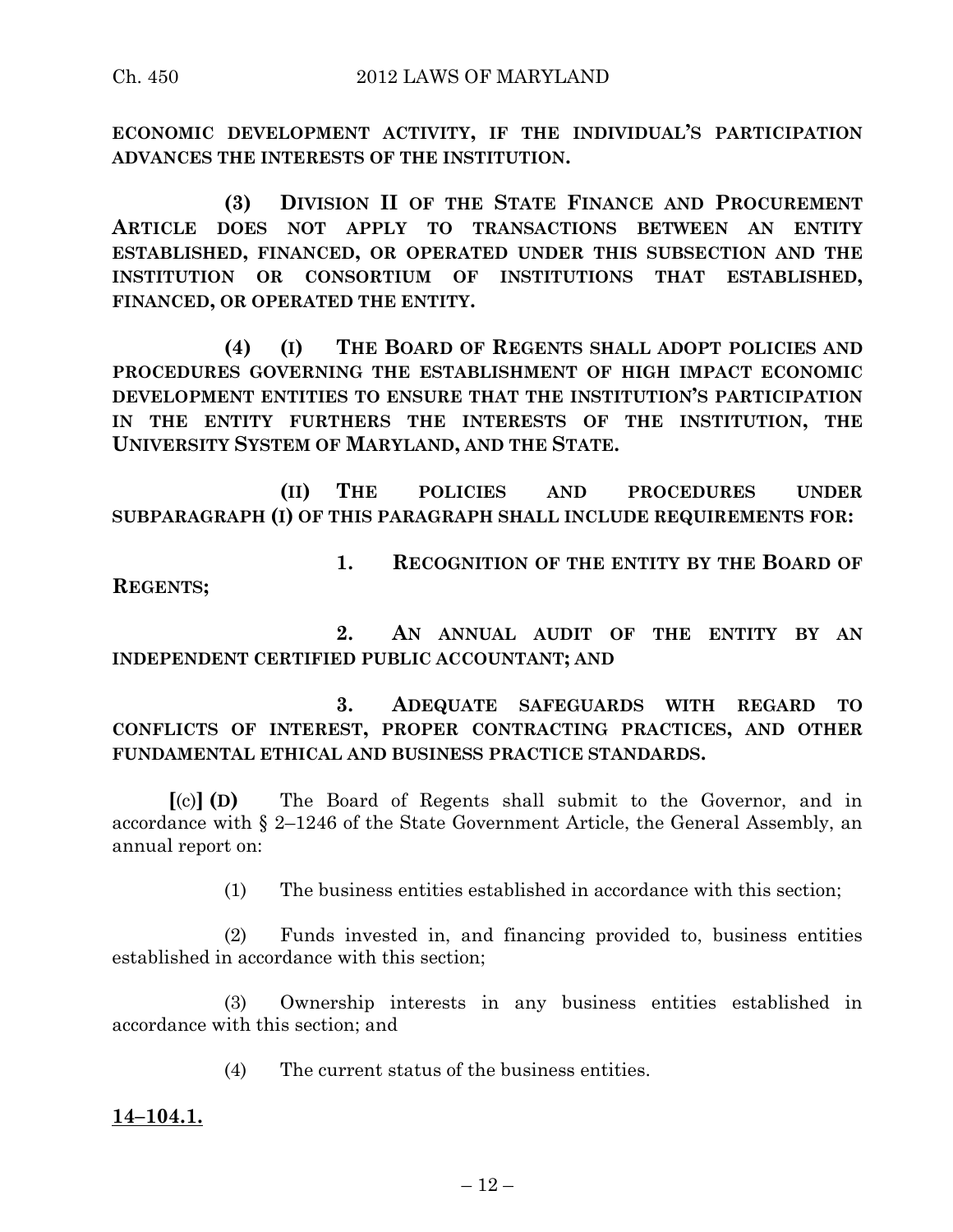**(A) IN THIS SECTION, "HIGH IMPACT ECONOMIC DEVELOPMENT ACTIVITY" MEANS AN INITIATIVE, TRANSACTION, OR OTHER UNDERTAKING BY MORGAN STATE UNIVERSITY TO CREATE OR FACILITATE:**

**(1) 20 OR MORE NEW JOBS IN THE STATE;**

**(2) THE AWARD OR COMPLETION OF AT LEAST \$1,000,000 IN EXTERNALLY FUNDED RESEARCH OR OTHER PROJECTS;**

**(3) THE ESTABLISHMENT OR RELOCATION OF ONE OR MORE NEW COMPANIES TO BE REGISTERED OR INCORPORATED IN THE STATE AND DOING BUSINESS IN THE STATE;**

**(4) THE PRODUCTION OF AT LEAST \$1,000,000 OF ANNUAL GROSS REVENUE;**

**(5) THE LICENSING AND POTENTIAL COMMERCIALIZATION OF A PROMISING NEW TECHNOLOGY OR OTHER PRODUCT; OR**

**(6) AN ACADEMIC PROGRAM TO MEET WORKFORCE DEMAND IN A DOCUMENTED LABOR SHORTAGE FIELD.**

**(B) TO PROMOTE THE ECONOMIC INTERESTS OF THE STATE AS MANDATED IN §§ 10–205(A) AND 15–107 OF THIS ARTICLE, THE MORGAN STATE UNIVERSITY SHALL UTILIZE ITS POWERS AS A PUBLIC CORPORATION ESTABLISHED IN § 14–104 OF THIS SUBTITLE TO UNDERTAKE HIGH IMPACT ECONOMIC DEVELOPMENT ACTIVITIES THAT SUPPORT:**

**(1) JOB CREATION AND WORKFORCE DEVELOPMENT;**

**(2) TECHNOLOGY TRANSFER, COMMERCIALIZATION, AND ENTREPRENEURSHIP; AND**

**(3) INCREASED SPONSORED RESEARCH FUNDING AND OTHER REVENUES.**

**(C) IN ORDER FOR AN ACTIVITY TO QUALIFY AS A HIGH IMPACT ECONOMIC DEVELOPMENT ACTIVITY:**

**(1) THE PRESIDENT OR THE PRESIDENT'S DESIGNEE, SHALL CERTIFY THAT THE ACTIVITY MEETS THE CRITERIA DEFINED IN SUBSECTION (A) OF THIS SECTION; AND**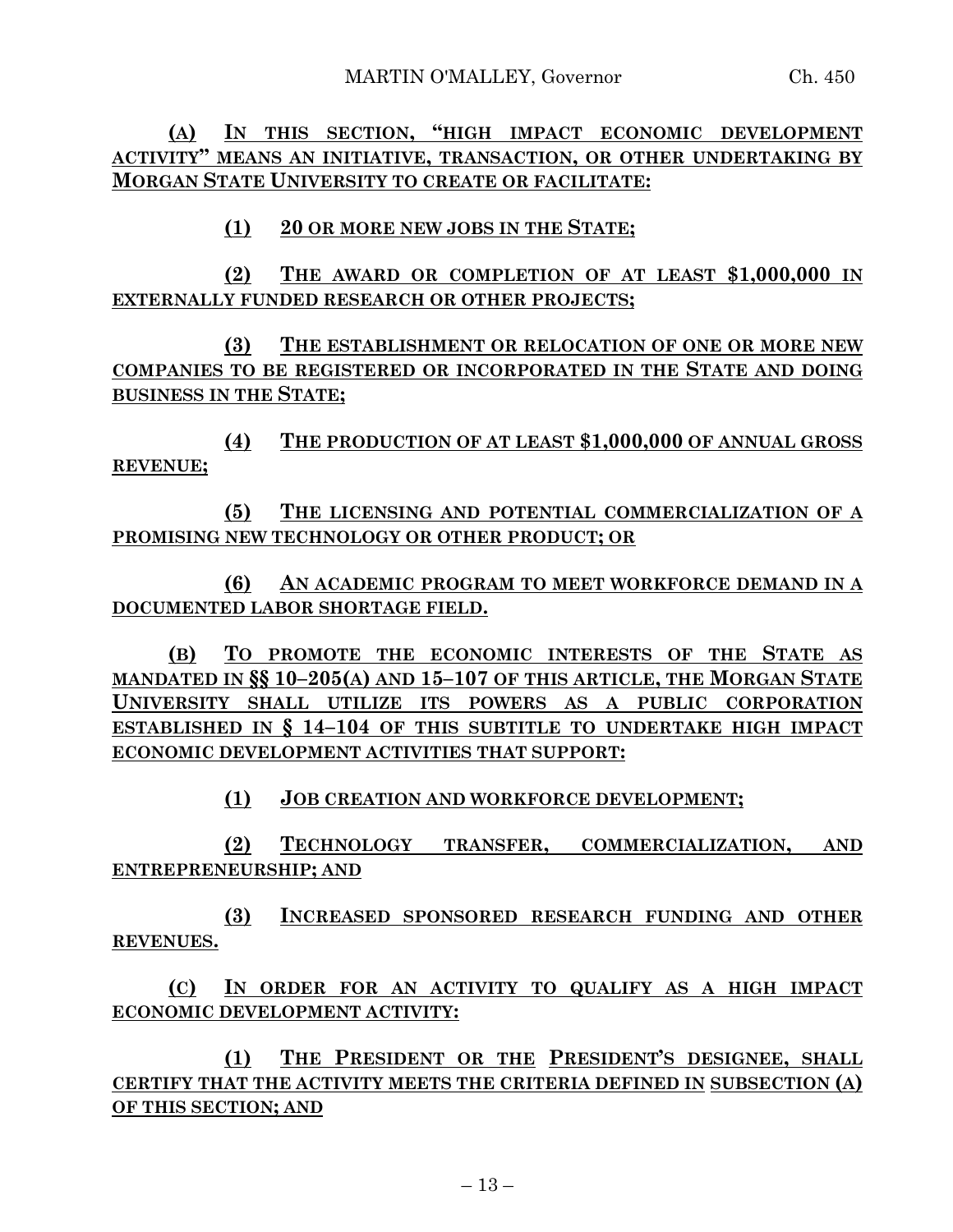**(2) THE PRESIDENT OR THE PRESIDENT'S DESIGNEE, SHALL NOTIFY THE BOARD OF REGENTS AND THE BOARD OF PUBLIC WORKS OF ANY CERTIFIED ACTIVITY FOR REVIEW.**

**(D) (1) NOTWITHSTANDING ANY OTHER PROVISION OF LAW, FOR ANY HIGH IMPACT ECONOMIC ACTIVITY WITHIN THE SCOPE OF § 5–310 OR § 10–305 OF THE STATE FINANCE AND PROCUREMENT ARTICLE, THE BOARD OF REGENTS SHALL BE FULLY RESPONSIBLE FOR ADMINISTERING THE REVIEW AND COMMENT PROCESS PRESCRIBED IN THOSE SECTIONS.**

**(2) IN ADMINISTERING THE REVIEW AND COMMENT PROCESS PRESCRIBED IN §§ 5–310 AND 10–305 OF THE STATE FINANCE AND PROCUREMENT ARTICLE, THE BOARD OF REGENTS SHALL INCLUDE IN THE PROCESS THE APPROPRIATE LEGISLATIVE COMMITTEES AND UNITS OF STATE GOVERNMENT, WHICH MAY INCLUDE:**

- **(I) COMMITTEES OF THE GENERAL ASSEMBLY;**
- **(II) THE BOARD OF PUBLIC WORKS;**
- **(III) THE MARYLAND HISTORIC TRUST;**
- **(IV) THE DEPARTMENT OF PLANNING;**
- **(V) THE DEPARTMENT OF THE ENVIRONMENT; AND**
- **(VI) THE DEPARTMENT OF NATURAL RESOURCES.**

**(3) THE BOARD OF REGENTS SHALL ADOPT POLICIES AND PROCEDURES TO ENSURE THAT THE NOTICE AND OPPORTUNITY FOR REVIEW ARE CONDUCTED IN A MANNER THAT PROVIDES A REASONABLE PERIOD TO COMPLETE WHILE NOT IMPAIRING THE INSTITUTION'S CAPACITY FOR THE EXPEDITIOUS AND SUCCESSFUL PURSUIT OF A HIGH IMPACT ECONOMIC DEVELOPMENT ACTIVITY.**

**(E) ON OR BEFORE OCTOBER 1 OF EACH YEAR, THE BOARD OF REGENTS SHALL REPORT TO THE BOARD OF PUBLIC WORKS AND, IN ACCORDANCE WITH § 2–1246 OF THE STATE GOVERNMENT ARTICLE, THE SENATE FINANCE COMMITTEE, THE HOUSE ECONOMIC MATTERS COMMITTEE, THE SENATE BUDGET AND TAXATION COMMITTEE, AND THE HOUSE APPROPRIATIONS COMMITTEE ON THE HIGH IMPACT ECONOMIC DEVELOPMENT ACTIVITIES UNDERTAKEN UNDER THIS SECTION DURING THE PRECEDING FISCAL YEAR.**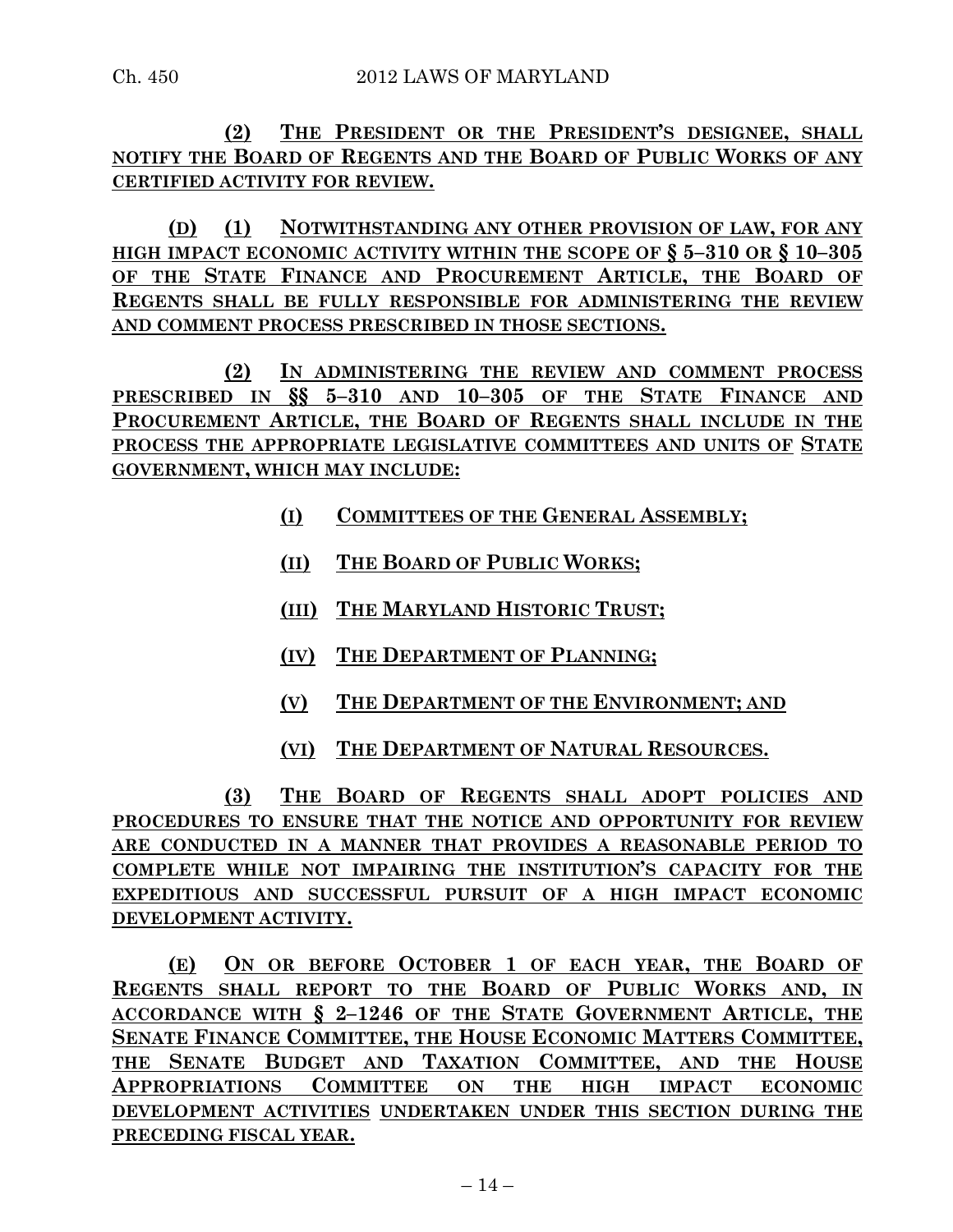## 14–110.

(a) Consistent with § 15–107 of this article and any other applicable law, the Board of Regents may establish, invest in, finance, and operate businesses or business entities when the Board of Regents finds that doing so would further one or more goals of the University and is related to the mission of the University.

(b) (1) A business entity established, invested in, financed, or operated in accordance with this **[**subsection**] SECTION** may not be considered an agency or instrumentality of the State or a unit of the Executive Branch for any purpose.

(2) A financial obligation or liability of a business entity established, invested in, financed, or operated in accordance with this **[**subsection**] SECTION** may not be a debt or obligation of the State or the University.

**(C) (1) SUBJECT TO THE REQUIREMENTS OF THIS SECTION, THE UNIVERSITY MAY ESTABLISH, INVEST IN, FINANCE, OR OPERATE A CORPORATION, FOUNDATION, CONSORTIUM, OR OTHER ENTITY THAT IS INTENDED TO SUPPORT A HIGH IMPACT ECONOMIC DEVELOPMENT ACTIVITY, AS DEFINED IN § 14–104.1 OF THIS SUBTITLE.**

**(2) NOTWITHSTANDING THE PROVISIONS OF §§ 15–501 THROUGH 15–504 OF THE STATE GOVERNMENT ARTICLE AND SUBJECT TO § 15–523 OF THE STATE GOVERNMENT ARTICLE, AN OFFICIAL OR EMPLOYEE OF A PUBLIC INSTITUTION OF HIGHER EDUCATION MAY BE A DIRECTOR, OFFICIAL, OR EMPLOYEE OF AN ENTITY INTENDED TO SUPPORT A HIGH IMPACT ECONOMIC DEVELOPMENT ACTIVITY, IF THE INDIVIDUAL'S PARTICIPATION ADVANCES THE INTERESTS OF THE UNIVERSITY.**

**(3) DIVISION II OF THE STATE FINANCE AND PROCUREMENT ARTICLE DOES NOT APPLY TO TRANSACTIONS BETWEEN AN ENTITY ESTABLISHED, FINANCED, OR OPERATED UNDER THIS SUBSECTION AND THE UNIVERSITY THAT ESTABLISHED, FINANCED, OR OPERATED THE ENTITY.**

**(4) (I) THE BOARD OF REGENTS SHALL ADOPT POLICIES AND PROCEDURES GOVERNING THE ESTABLISHMENT OF HIGH IMPACT ECONOMIC DEVELOPMENT ENTITIES TO ENSURE THAT THE UNIVERSITY'S PARTICIPATION IN THE ENTITY FURTHERS THE INTERESTS OF THE UNIVERSITY AND THE STATE.**

**(II) THE POLICIES AND PROCEDURES UNDER SUBPARAGRAPH (I) OF THIS PARAGRAPH SHALL INCLUDE REQUIREMENTS FOR:**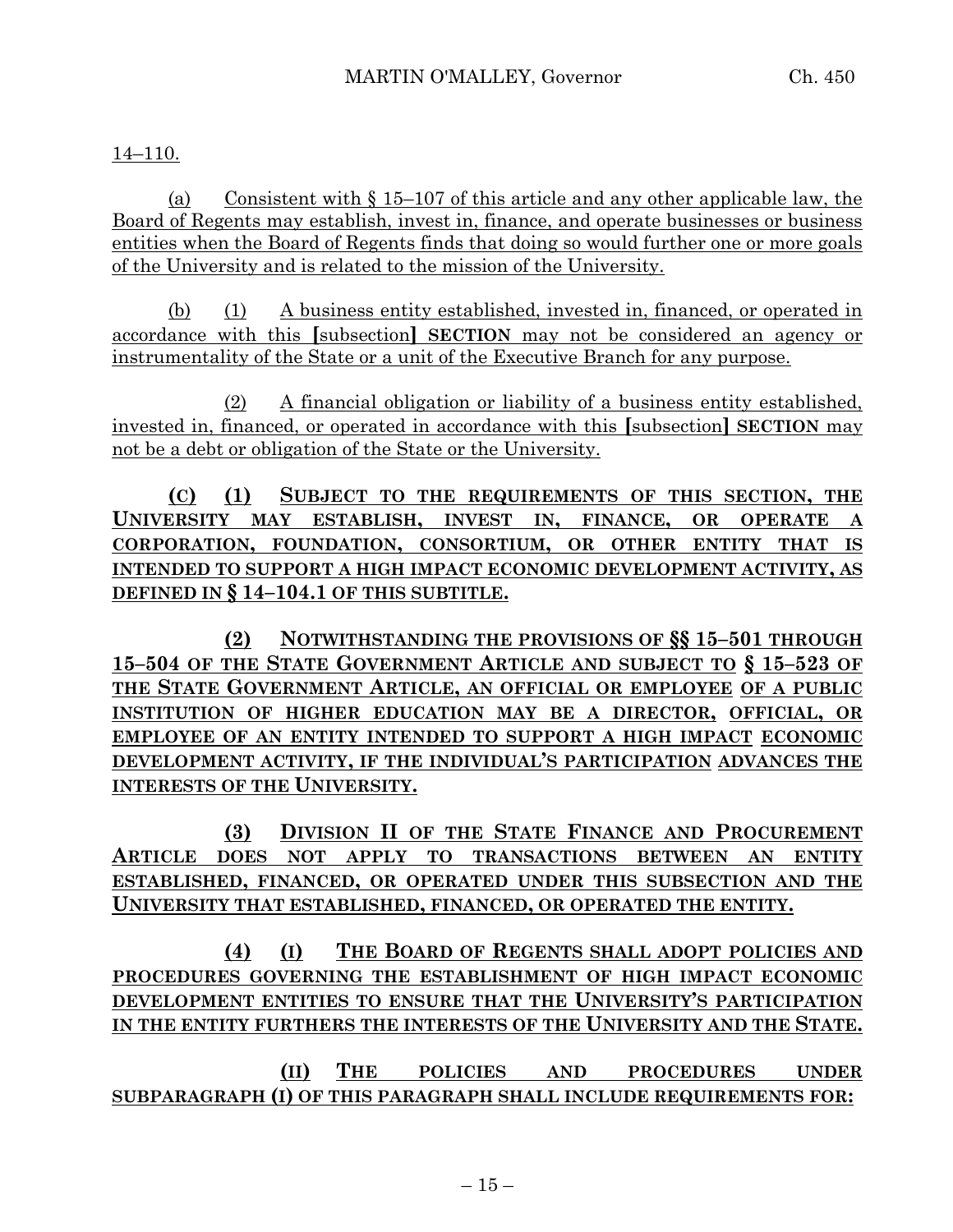Ch. 450 2012 LAWS OF MARYLAND

# **1. RECOGNITION OF THE ENTITY BY THE BOARD OF**

#### **REGENTS;**

### **2. AN ANNUAL AUDIT OF THE ENTITY BY AN INDEPENDENT CERTIFIED PUBLIC ACCOUNTANT; AND**

## **3. ADEQUATE SAFEGUARDS WITH REGARD TO CONFLICTS OF INTEREST, PROPER CONTRACTING PRACTICES, AND OTHER FUNDAMENTAL ETHICAL AND BUSINESS PRACTICE STANDARDS.**

**[**(c)**] (D)** The Board of Regents shall submit to the Governor and, in accordance with § 2–1246 of the State Government Article, the General Assembly, an annual report on:

(1) The business entities established in accordance with this section;

(2) Funds invested in, and financing provided to, business entities established in accordance with this section;

(3) Ownership interests in any business entities established in accordance with this section; and

(4) The current status of the business entities.

### **Article – State Finance and Procurement**

#### 6–226.

(a) (1) Except as otherwise specifically provided by law or by regulation of the Treasurer, the Treasurer shall credit to the General Fund any interest on or other income from State money that the Treasurer invests.

(2) (i) Notwithstanding any other provision of law, and unless inconsistent with a federal law, grant agreement, or other federal requirement or with the terms of a gift or settlement agreement, net interest on all State money allocated by the State Treasurer under this section to special funds or accounts, and otherwise entitled to receive interest earnings, as accounted for by the Comptroller, shall accrue to the General Fund of the State.

(ii) The provisions of subparagraph (i) of this paragraph do not apply to the following funds:

- 62. Veterans Trust Fund; **[**and**]**
- 63. Transportation Trust Fund**; AND**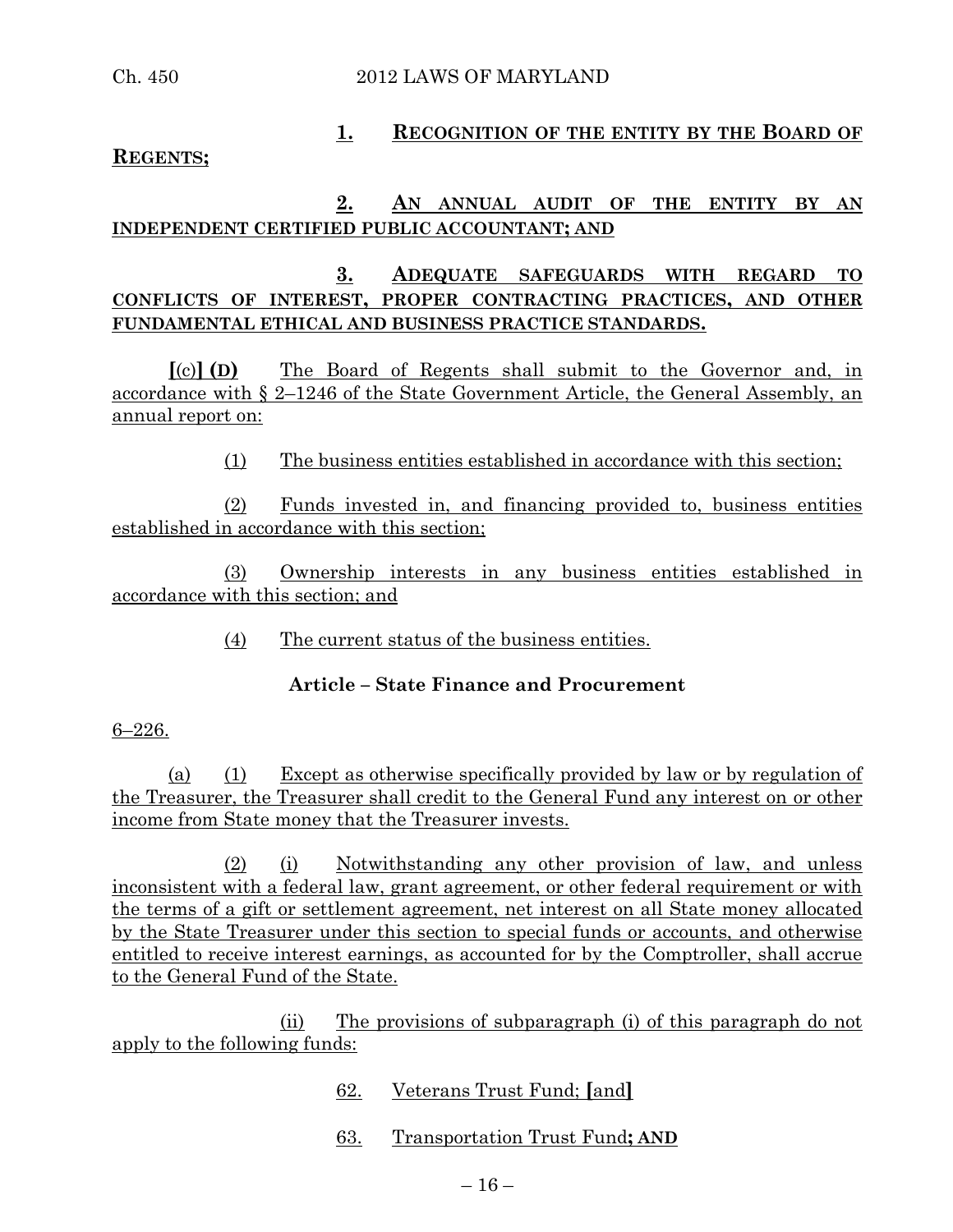### **64. MARYLAND INNOVATION INITIATIVE FUND**.

11–203.

(e) (1) In this subsection, "University" means the University System of Maryland, Morgan State University, or St. Mary's College of Maryland.

(2) Except as otherwise provided in this subsection, this Division II does not apply to the University System of Maryland, Morgan State University, or St. Mary's College of Maryland.

(3) (i) A procurement by a University shall comply with the policies and procedures developed by the University and approved by the Board of Public Works and the Administrative, Executive, and Legislative Review Committee of the General Assembly in accordance with § 12–112 of the Education Article for the University System of Maryland, § 14–109 of the Education Article for Morgan State University, or § 14–405(f) of the Education Article for St. Mary's College of Maryland.

(ii) 1. **[**Any contract for services or capital improvements with a value that exceeds \$500,000 shall require the**] THE** review and approval of the Board of Public Works **SHALL BE REQUIRED FOR THE FOLLOWING TYPES OF CONTRACTS WITH A VALUE THAT EXCEEDS \$1,000,000:**

- **A. CAPITAL IMPROVEMENTS;**
- **B. SERVICES; AND**

## **C. PURCHASES FUNDED WITH THE PROCEEDS OF A GENERAL OBLIGATION LOAN UNDER § 8–301 OF THIS ARTICLE; AND**

**D.** DISPOSITIONS OF PERSONAL PROPERTY SUBJECT **TO § 10–305 OF THIS ARTICLE, EXCEPT FOR DISPOSITIONS OF PERSONAL PROPERTY THAT WAS PURCHASED WITH THE PROCEEDS OF A GENERAL OBLIGATION LOAN**.

2. In its review of a contract for services or capital improvements with a value that exceeds **[**\$500,000**] \$1,000,000**, the Board of Public Works may request the comments of the appropriate agencies, including the Department of Budget and Management and the Department of General Services.

(4) A University's policies shall:

(i) to the maximum extent practicable, require the purchasing of supplies and services in accordance with Title 14, Subtitle 1 of this article; and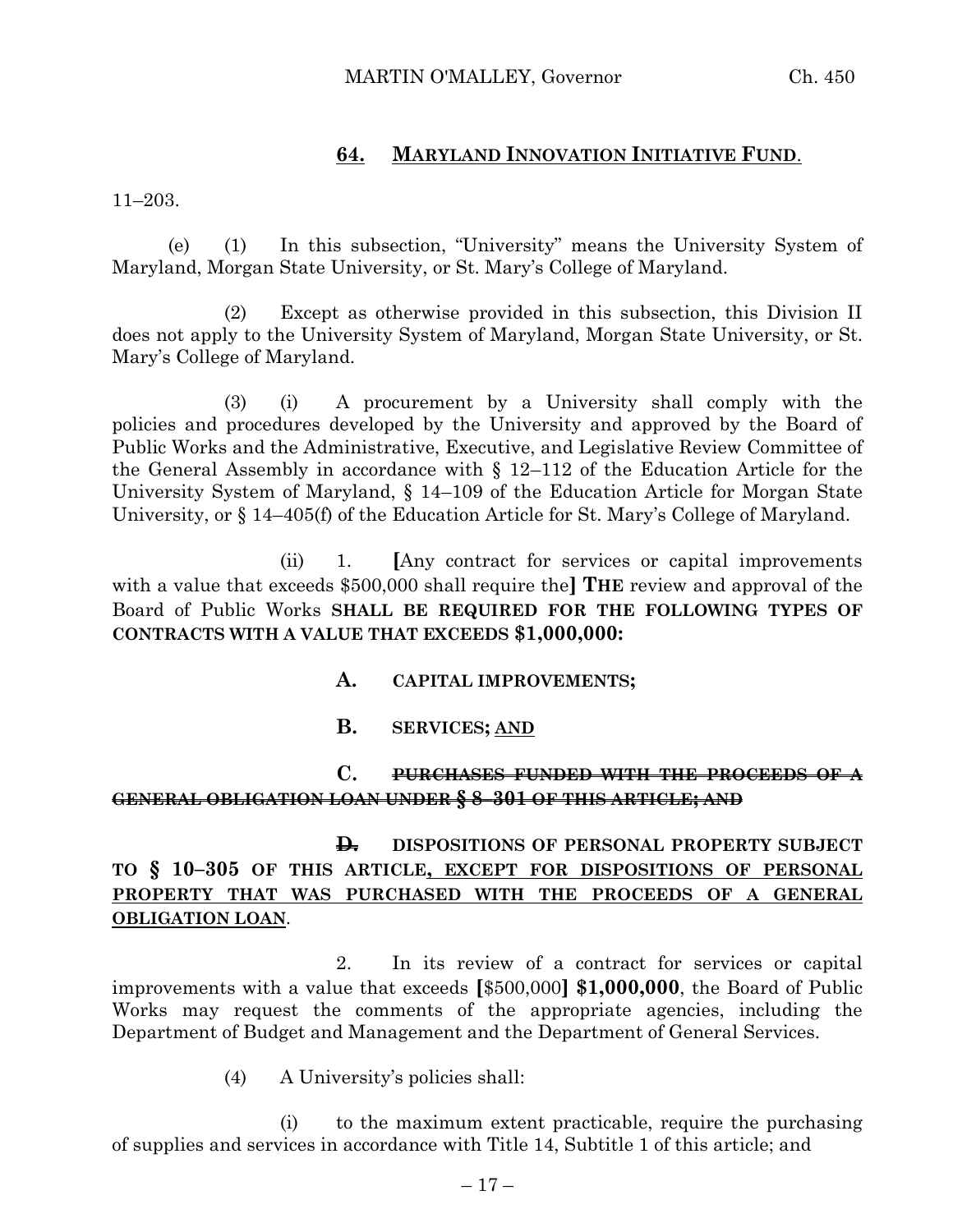(ii) promote the purposes of the regulations adopted by the Department of General Services governing the procurement of architectural and engineering services.

(5) (i) Except as provided in paragraph (7) of this subsection, the following provisions of Division II of this article apply to a University:

1. § 11–205 of this subtitle ("Collusion");

2. § 11–205.1 of this subtitle ("Falsification, concealment, etc., of material facts");

3. § 13–219 of this article ("Required clauses – Nondiscrimination clause");

4. § 13–225 of this article ("Retainage");

5. Title 14, Subtitle 3 of this article ("Minority Business

Participation");

6. Title 15, Subtitle 1 of this article ("Procurement Contract Administration");

7. § 15–226 of this article ("Policy established; timing of payments; notice upon nonpayment; disputes; appeals"); and

8. Title 16 of this article ("Suspension and Debarment of Contractors").

(ii) If a procurement violates the provisions of this subsection or policies adopted in accordance with this subsection, the procurement contract is void or voidable in accordance with the provisions of  $\S 11-204$  of this subtitle.

(6) (i) The State Board of Contract Appeals shall have authority over contract claims related to procurement contracts awarded by:

1. the University System of Maryland before July 1,

1999; and

2. Morgan State University before July 1, 2004.

(ii) At the election of the Board of Regents of the University System of Maryland and subject to the approval of the Board of Public Works, the State Board of Contract Appeals shall have authority over contract claims related to procurement contracts awarded by the University after June 30, 1999.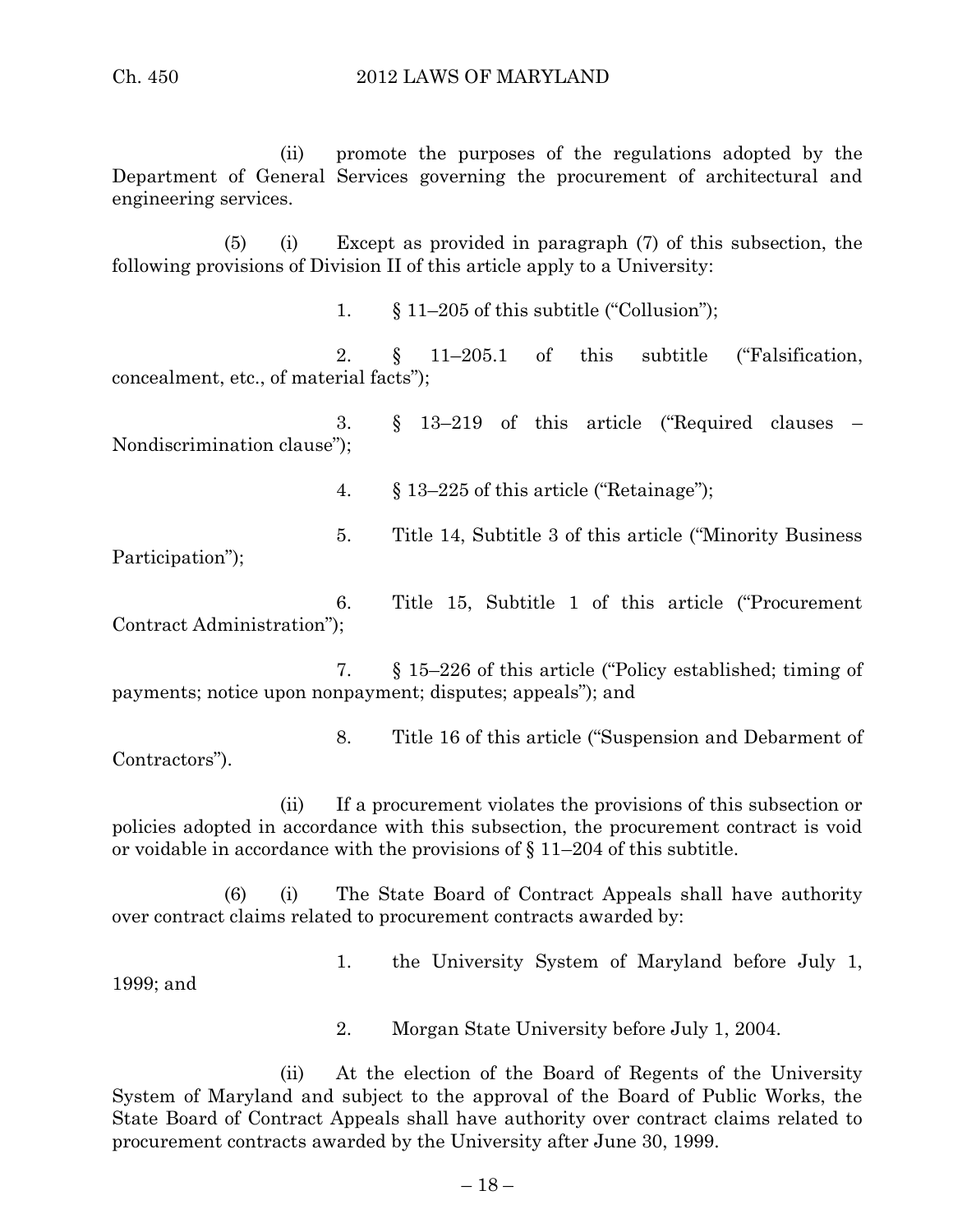(iii) At the election of the Board of Regents of Morgan State University and subject to the approval of the Board of Public Works, the State Board of Contract Appeals shall have authority over contract claims related to procurement contracts awarded by the University after June 30, 2004.

(iv) At the election of the Board of Trustees of St. Mary's College of Maryland and subject to the approval of the Board of Public Works, the State Board of Contract Appeals shall have authority over contract claims related to procurement contracts awarded by St. Mary's College of Maryland after June 30, 2006.

(7) Paragraphs (3), (4), and (5) of this subsection do not apply to:

- (i) procurement by a University from:
	- 1. another unit;
	- 2. a political subdivision of the State;
	- 3. an agency of a political subdivision of the State;

4. a government, including the government of another state, of the United States, or of another country;

5. an agency or political subdivision of a government; or

6. a bistate, multistate, bicounty, or multicounty governmental agency;

(ii) procurement by a University in support of enterprise activities for the purpose of:

- 1. direct resale;
- 2. remanufacture and subsequent resale; or
- 3. procurement by the University for overseas programs;

or

(iii) procurement by the University System of Maryland for:

1. services of managers to invest, in accordance with the management and investment policies adopted by the Board of Regents of the University System of Maryland, gift and endowment assets received by the University System of Maryland in accordance with § 12–104(e) of the Education Article; or